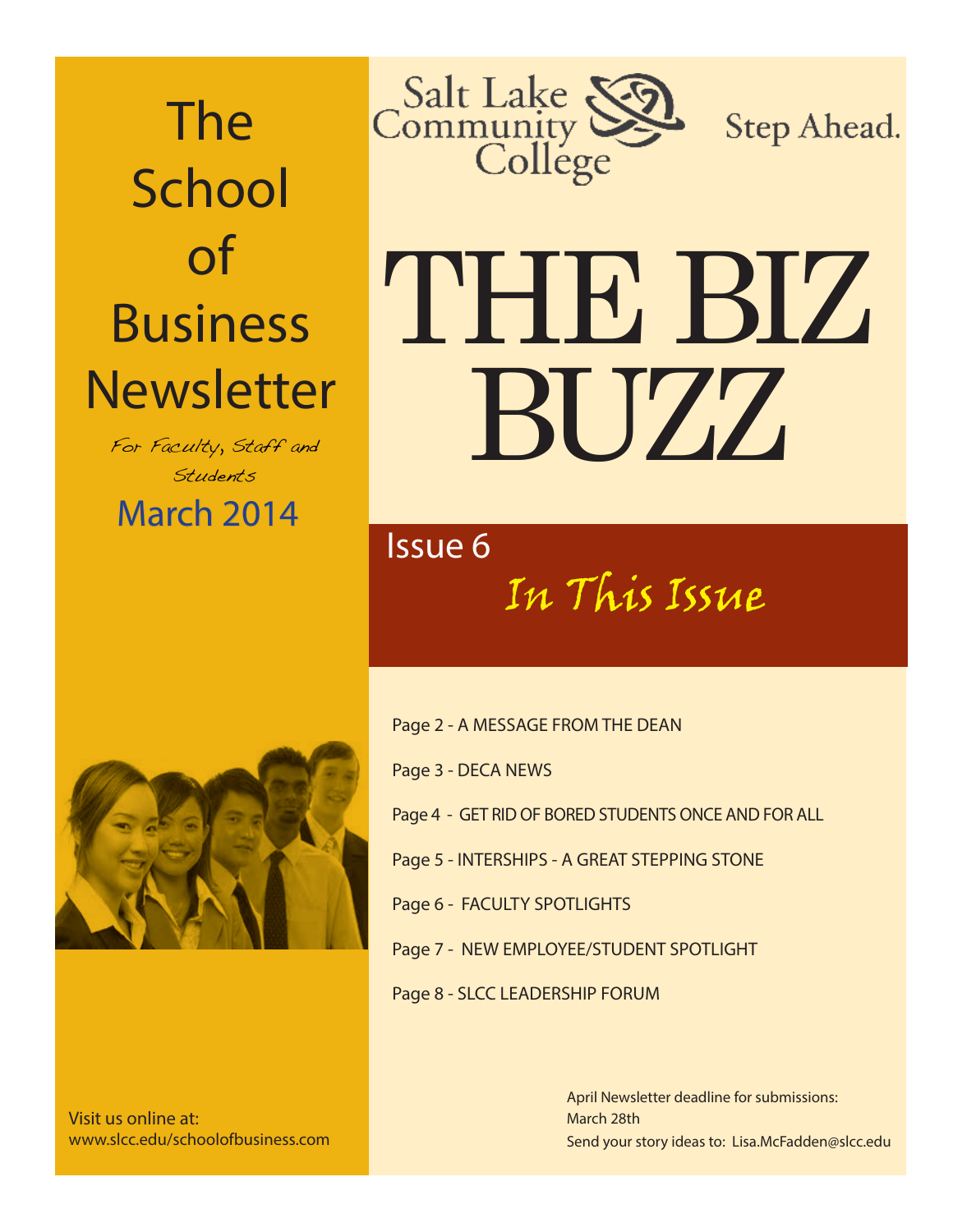### A Message From the Dean:

## ACCOMPLISHMENTS

We are at the mid-point of the Spring Semester. This is an exciting time of year as we contemplate graduation and begin to identify outstanding students in each of our programs. We also look to develop schedules for the coming year, reflect on progress regarding the initiatives we launched at the beginning of the year, and wait anxiously for news from the legislature regarding funding for the coming year.

I am impressed with the students who complete our programs of study. I find them to be highly competent, motivated, and goal driven. As I reviewed the applications for the Graduate of Excellence award I was impressed by the circumstances behind each student's achievements. I wish we could recognize more than one student, as all were highly commendable for their achievements. Then, I was privileged to review the report showing the individual accomplishments of SLCC DECA Students at the recent State Career Development Conference. It was my pleasure to write a letter of commendation to each of them recognizing their achievements.



 **Dennis Bromley, Dean, SLCC School of Business**

We have made tremendous progress on many of the initiatives we discussed at the beginning of the year. In November we approved several certificates of proficiency, certificates of completion, and AAS degrees that reflect inter-department collaboration to meet the needs of students. Details are being finalized to convert several classrooms into mobile instructional spaces adaptable to the needs of an engaged learning experience. We continue making progress "flipping" classes. The student feedback I have received has been highly favorable. Interestingly, students in a class I visited reported that they could not take more than 2 or 3 flipped classes in a semester because of the time commitment outside of class the flipped classes required. Areas for continued emphasis include providing focused training and mentoring for adjunct faculty, enhancing relationships with external entities and other institutions, and collaborating internally to develop capstone experiences that cross program boundaries. I remain highly optimistic of our ability to accomplish all of our initiatives regardless of funding decisions by the legislature. The work we are doing directly aligns with SLCC's Strategic Priorities to Enhance Quality Higher Education and provide Access and Success to students, particularly those who represent underserved populations. It is gratifying to see the progress we are making, particularly when it is reinforced by positive feedback from students and other stakeholders.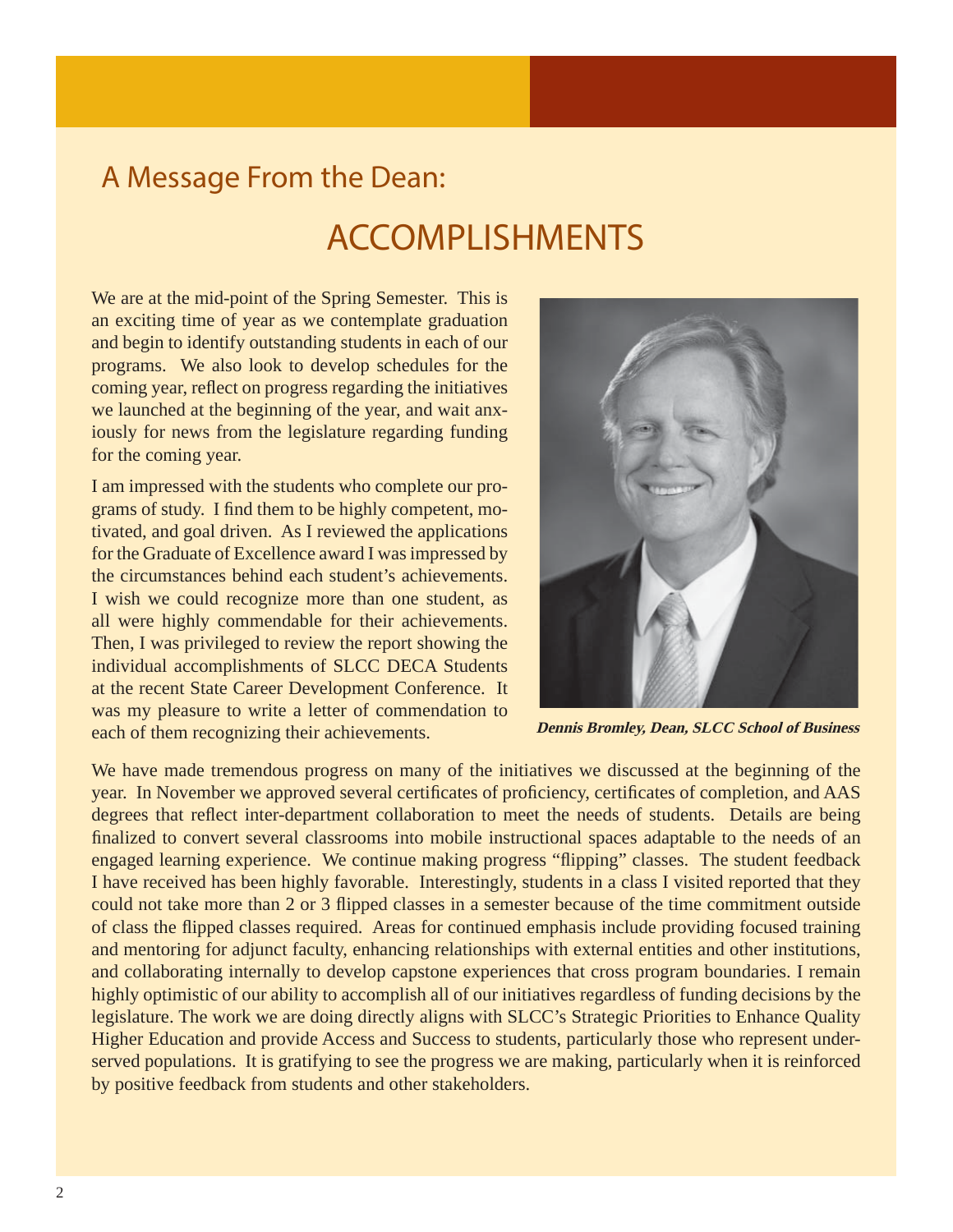

By Natalie Callahan, DECA President

On February 21 & 22, Salt Lake Community College DECA attended the Utah Collegiate DECA State Career Development Conference (SCDC) at Weber State University. There were twelve students representing SLCC at this state wide competition. SLCC DECA won big against college students from across the state. Below are the results of the conference:

 Nick Accord: 1st Place- Sports & Entertainment Marketing Debra Morrill: 1st Place- Business Ethics Jonathan Valdivia: 1st Place- Advertising Campaign; 1st Place- Business Ethics Peter Wankier: 1st Place- Sports & Entertainment Marketing Emilie Callahan: 2nd Place- International Marketing Natalie Callahan: 2nd Place- International Marketing Nick Carlson: 2nd Place- Sports & Entertainment Marketing Beto Suberville: 2nd Place- Sports & Entertainment Marketing Nick Accord: 3rd Place- Entrepreneurship (Growing Your Business) Beto Suberville: 3rd Place- Entrepreneurship (Growing Your Business) Justin Beck: Top 6 Finalist- Entrepreneurship (Starting Your Business) Emilie Callahan: Top 6 Finalist- Entrepreneurship (Starting Your Business) Natalie Callahan: Top 6 Finalist- Entrepreneurship (Starting Your Business) Nick Carlson: Top 6 Finalist- Food Service Management Bryant Carpio: Top 6 Finalist- Business to Business Marketing Joseph Knight: Top 6 Finalist- Business to Business Marketing Tony Archuleta: Participant in Marketing Management; Participant in Restaurant Service Management Justin Beck: Participant in Sports & Entertainment Marketing Debra Morrill: Participant in Professional Sales

These students prepared for their events for months leading up to the conference. All students that attended the SCDC have qualified to attend the International Conference in Washington D.C. in April. A special thanks to the DECA advisors, Curtis Youngman and Rolayne Day. Their commitment to these students was a large part of the success seen at the Conference.

Throughout the year DECA has submitted articles highlighting the success that has been achieved at competitions. While winning is one aspect of DECA that is very exciting, it is only part of the experience. Our members, officers, and advisors spend innumerable hours preparing for competitions and conferences. DECA holds fundraisers to pay for the expense of traveling and participating in various conferences. DECA holds 2-4 hour practice sessions outside of our normal meeting time. Members are required to help in chapter service projects and are encouraged to serve on committees. I believe DECA helps students focus on their education and career and engage with fellow students and their community. It has been a fantastic year for SLCC DECA! We have had the opportunity to work with dynamic students, listen and network with Utah's elite business professionals, and spend time growing as a chapter. DECA would like to thank our members and advisors for making this the best year ever!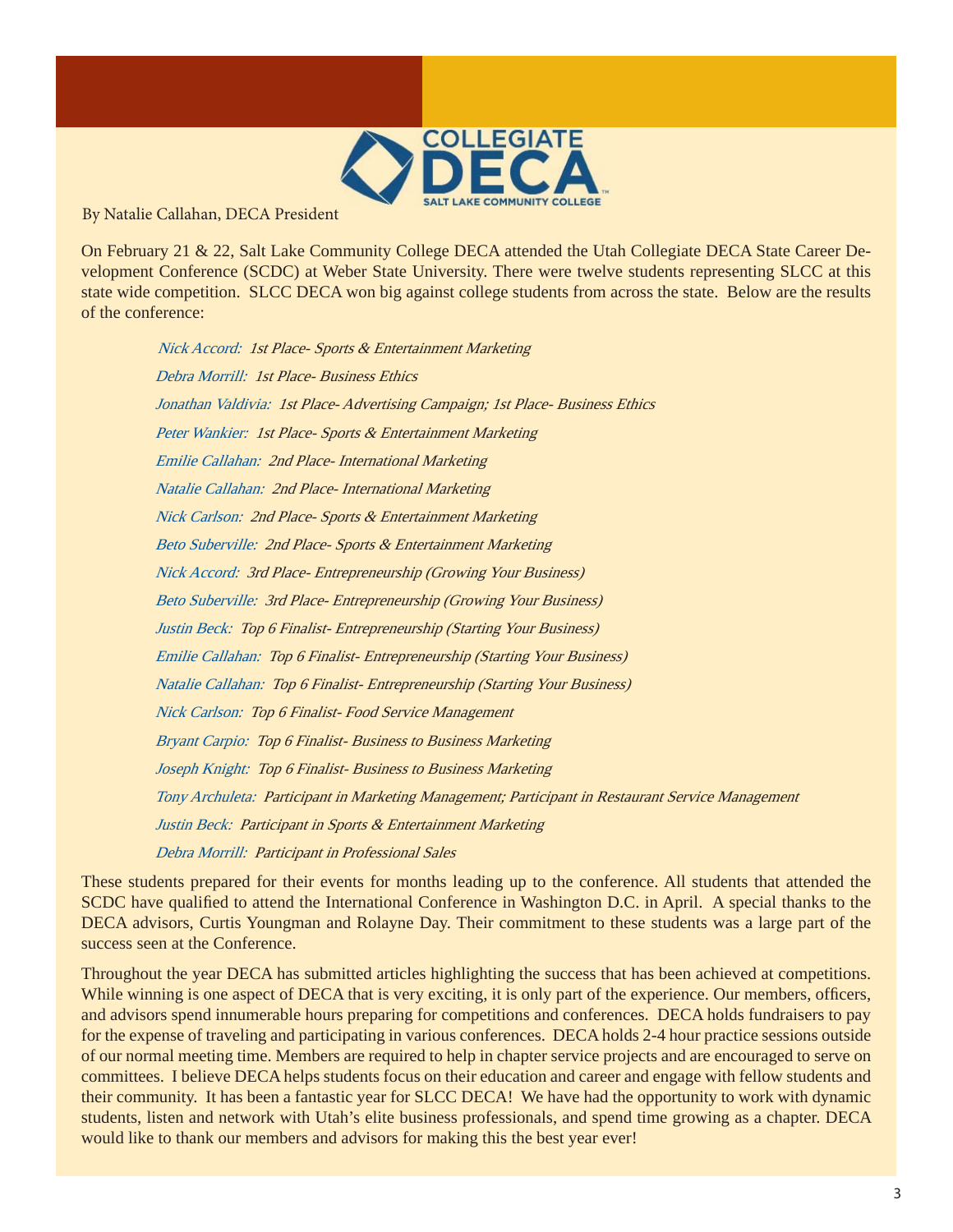## GET RID OF BORED STUDENTS ONCE AND FOR ALL

By Sharee Laidlaw, Paralegal Faculty

Last summer I learned how to record lecture videos. Not because I had a burning desire to see myself on the big screen, but because I was assisting the School of Business in changing the way some courses are taught. I volunteered to "flip" the MGT 2050 Business Law class. Flipping a class literally turns it upside down. Readings and lectures are presented outside of class while homework, projects and hands on activities are done in class. The lectures come to students by way of recorded videos. That is why I spent a big chunk of my summer locked in my home office speaking into my IPad.

This semester I am teaching my first flipped class and it has been a treat. My students registered for a hybrid class and were surprised to learn that it had been flipped. At first several of them were skeptical. The flipped model definitely puts more of the responsibility for learning on the shoulders of students. It took a couple of weeks for my students to get into the rhythm of reading the book, watching the chapter videos and coming to class prepared to work with the information. They seem to have adapted and now they are mostly coming to class already understanding the information I normally deliver by lecture.

As for me, teaching the class has been so fun! I will admit that before the semester began, I was worried that I would not be able to fill the hours in class with meaningful activities and opportunities for my students to apply the material. What I have learned is that when you come to class prepared with a challenging and interesting opportunity for the students to use the information they have learned, there is almost never enough time to get it all in.

For example, in one class, I prepared questions from the two chapters we were working on concerning contracts. I broke my class up into two groups and we played a Family Feud style game. My students played along and got competitive with it. They were collaborating within their groups to come up with the right answers. When their answer was incorrect, I had the opportunity to explain why and to refer them to a lecture video covering that topic. I could see that they were applying the information from the chapters to the scenarios I presented using critical thinking and analysis in a real world way. I loved it. I have to think that my students did too because no one was watching the clock and we actually went overtime that day.

I hope every instructor gets the opportunity to flip a class. Yes it is a lot of work at the beginning to get the class ready, but once the work is done, the rewarding payoff is an interested, engaged, actively thinking student and a happy instructor.



 *Sharee Laidlaw's MGT 2050 Business Law Class*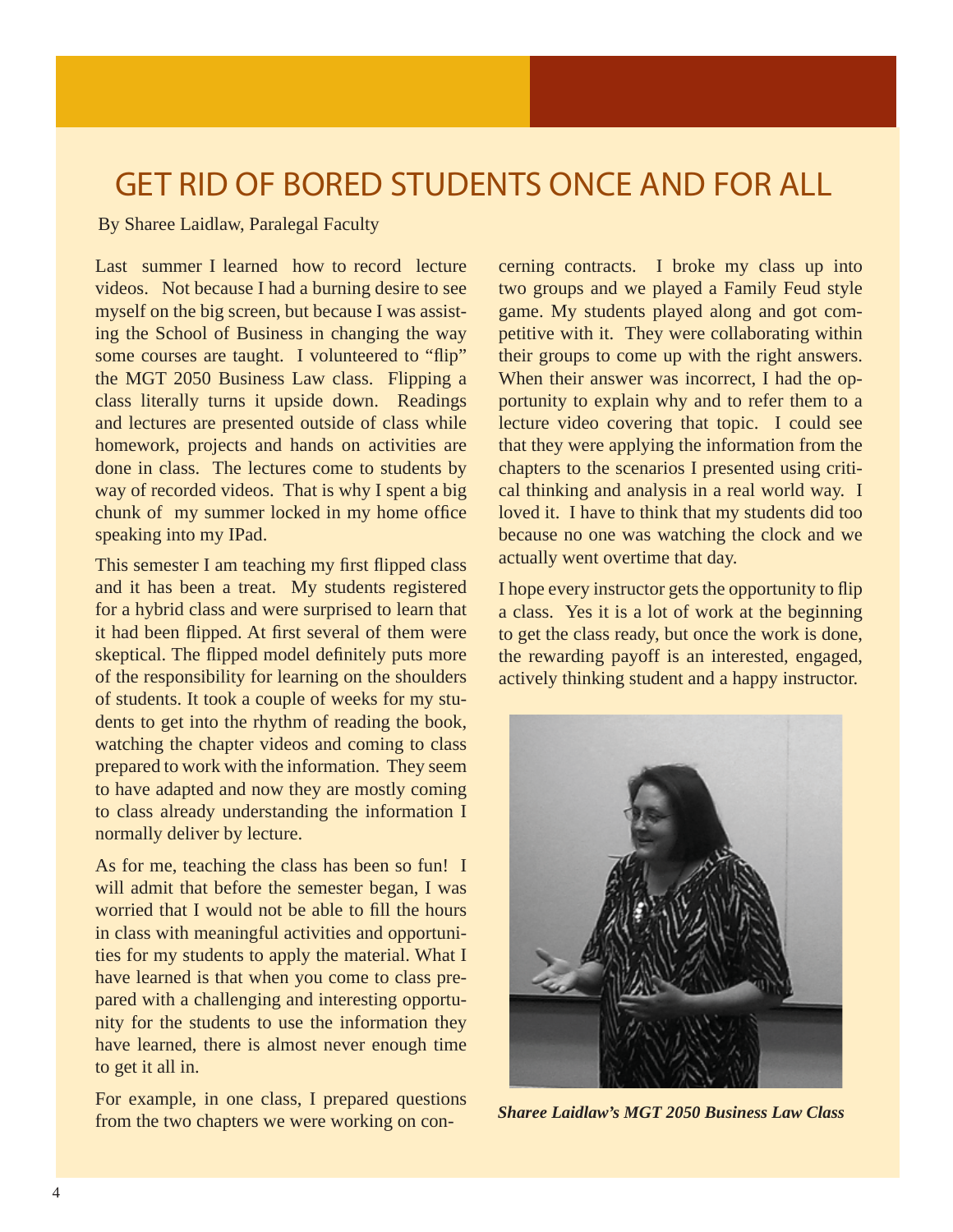## INTERSHIPS - A GREAT STEPPING STONE

#### By Curtis Youngman, Marketing Faculty

Several SLCC students have taken advantage of completing an internship while participating in their academic training. They have found great value in this experiential experience. More students should seek out this worthwhile experience. It provides key training and skill building experiences that prove to be valuable in one's career journey.

Penny Loretto, a Career Services Center, Associate Director, states, "Internships provide real world experience to those looking to explore or gain the relevant knowledge and skills required to enter into a particular career field. Internship are relatively short term in nature, with the primary focus of getting some on the job training. Or in other words, taking what's learned in the classroom and applying it to the real world. Interns generally have a supervisor to ensure that necessary learning is taking place." A few Business students have shared their intership experiences.

**I am currently an intern at KSL.** I never thought I'd be interning for a broadcast marketing company, especially one as recognized in the industry as KSL. I have found that every day is different and breath taking! My typical day could consist of calling prize winners, going out to events to promote the radio stations, creating contests on social media, updating webpages regarding upcoming events...those are just some of my minimal duties. I think there is nothing more valuable than a good education, but what's even more valuable, is going out into the career field that you have chosen, and learning hands on what the job is really all about. There are just some things that can't be taught in a classroom that I have learned through my internship with KSL. Participating in an intership gives you a little taste of what's in store for you after graduation. I am so grateful for this opportunity, and hope more students will take the opportunity to be an intern! I am also very thankful for the SLCC Marketing faculty, who have been great mentors. Writing about my experience makes me realize that more students need to take advantage of interships like this.

**I served as an intern for Senator Orrin Hatch.** When I first decided I wanted to intern in Washington DC, I was 17 years old. I was intimidated by the application process, as I had to write a resume for the first time in my life. I was thankful for mentors like Dennis Watson, who were invested and willing to help me. The first time I tried to get an interview, I was kindly reminded that typically only college juniors and seniors were accepted to intern. Undeterred, I continued to call Senator Hatch's office every day, until I finally received a call for an interview. When I received notification that confirmed my internship, I was so elated and three months later I was on an airplane to Washington D.C. During my internship I learned and experienced a lot. I worked with the Judiciary Committee in Senator Hatch's office. I worked with amazing individuals that taught me more than I could have imagined. I had hoped to have an incredible experience, but I never imagined the amount of doors that would be opened by having a Hatch Internship on my resume. Since I've been back in Utah, I ran into a contact that I made while in Washington D.C. That contact has now led me to another internship with the Utah GOP. All in all, my internship was an amazing experience that I am incredibly grateful for. I think what I learned from it and the people I have met have been invaluable to me.

**I am currently an intern at Northwestern Mutual.** This internship is an amazing opportunity! I have the opportunity to take part in the planning for people's financial security, and make an incredible impact on the community. This internship has provided me the flexibility to go to school while making a part-time income. Aside from that, I have also learned so much more about the world of personal finance, and now can plan for my own future. This internship is rated a Top 10 internship in the nation, and I would highly recommend that others investigate this internship.



 *Dawson Dow*



 *Natalie Callahan*



 *Zackary Bolinder*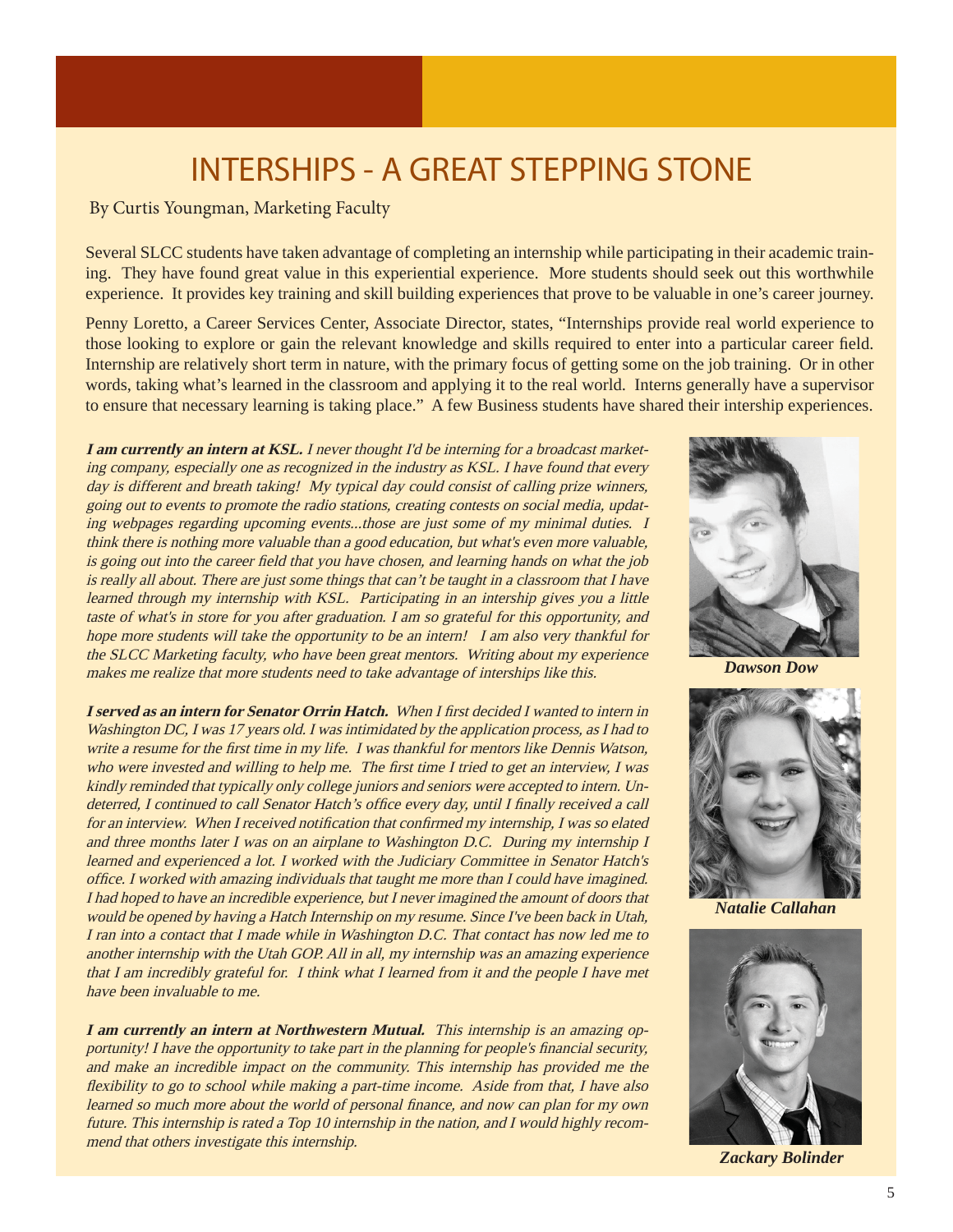## FACULTY SPOTLIGHT<br>*Get to know your Faculty...*

 *Jim Bielefeld* 

**James (Jim) Bielefeld** is an Instructor in the Culinary Arts Department at the Miller Campus. He is currently teaching classes in Culinary Management, Management of Marketing, Nutrition, Purchasing, and Introduction to Hospitality. Jim has been teaching at SLCC for 21 years, first as an Adjunct Instructor and, for the past 3 years, as a full-time Faculty member. Jim said he "enjoys watching students transition and mature into Culinarians."

Skiing is what attracted Jim to Utah from Cincinnati, Ohio, where he was raised. He began working at Snowbird Ski Resort, waiting tables at a local restaurant, with the intention of quitting as soon as he made enough money to buy a new pair of skis. He found the fast-paced, service-oriented restaurant environment a place where he felt he could make a difference. Since then, Jim has managed a local Italian restaurant chain, clubhouses at Hidden Valley and Willow Creek Country Clubs, the McCune Mansion, and the Inn on the Hill.

Jim was previously the President of the Utah Chapter of Club Managers of America and a Former Board Member of the Sandy City Chamber of Commerce. Jim received a Bachelor of Science Degree in Business Administration in 2010. He is currently just one class away from receiving his MBA in Hospitality and Tourism Management.

Jim is married and has two sons. When he is not teaching or in school, he loves golfing, skiing, sailing, and going on adventures with his wife.

**Monte Sleight** is an Associate Professor in the Paralegal Studies Department. He teaches a broad array of classes emphasizing in Criminal Law, Constitutional Law and Litigation. He started working at SLCC in 2002 as an Adjunct Instructor and began teaching full-time in 2007. "It's always about the students. That's what keeps me going," Monte remarked. He added that it all becomes worthwhile for him when he gets to watch his students engage with one another in thoughtful and informed debate. "It's great to see it sink in."

Monte received both his Bachelor's Degree in Mass Communications and a Juris Doctorate Degree from the University of Utah. Prior to working at SLCC full-time, he worked with the Salt Lake Legal Defenders Association in the primary public defender's office for Salt Lake County. Monte said while there, he learned a great deal and handled a broad range of cases. "Everything you might possibly imagine."

Monte and his wife are both recovering from a remodeling addiction. He said it has been 10 years since they bought their home, but they have pretty much redone everything (from the wiring and plumbing on out) by themselves. He and his wife have been married for 20 years and have 3 children, ages 9, 12  $\&$  16. Monte remarked that he hasn't seen a "grown-up movie in years, because movie nights are dominated with Miyazaki, Superheroes and an occasional silly comedy." He loves being outdoors with his kids and enjoys taking a 10 minute drive and losing sight of the city, as often as possible. "Nothing beats getting lost in the mountains just miles from a great slice of pizza with the kids."



 *Monte Sleight*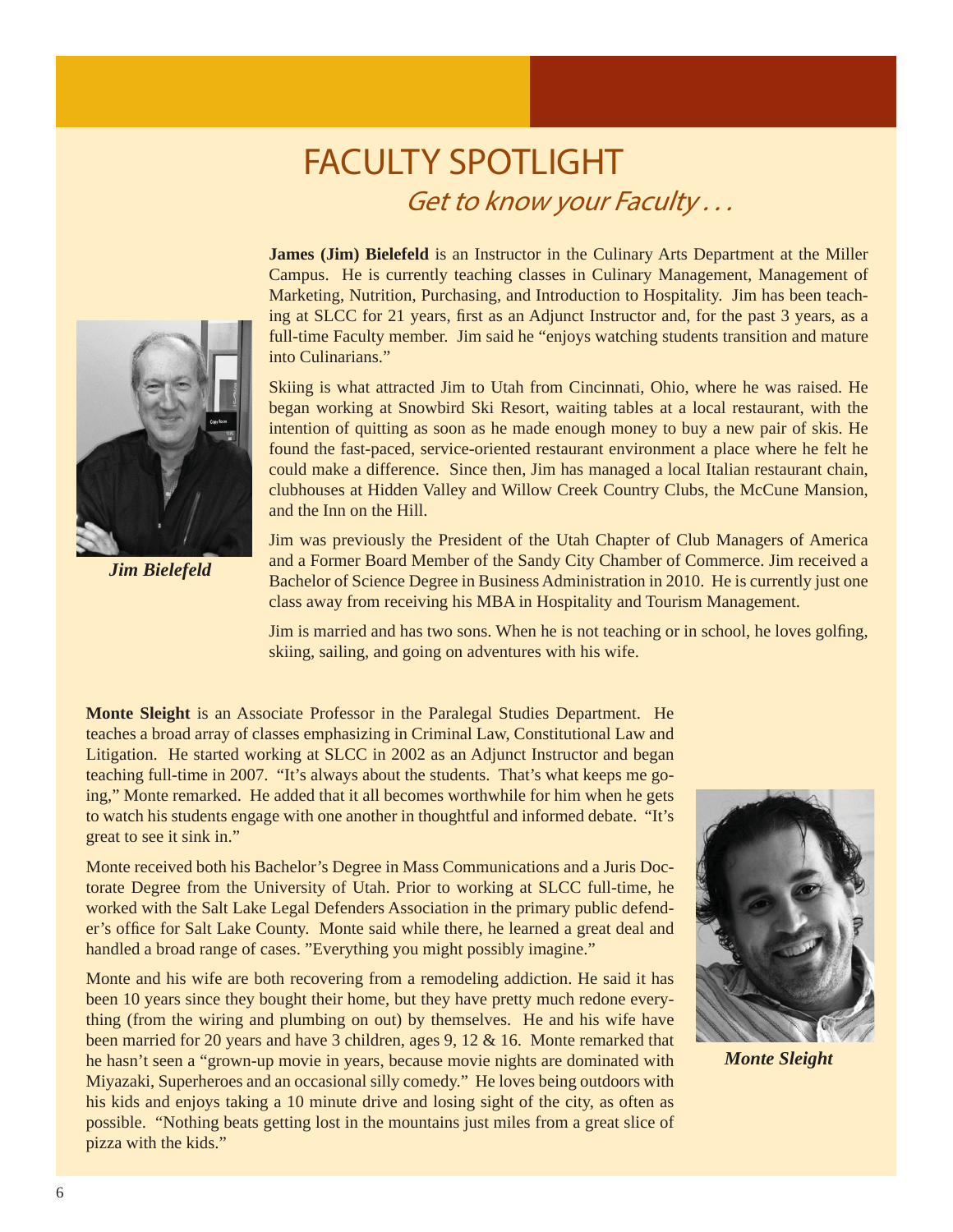## SCHOOL of BUSINESS - New Employee

We would like to welcome **Britney Suddarth** as the new Culinary Arts Secretary in the CART Building at the Miller Campus. Britney said with her Italian background, "food has always been a love of mine, so I am anxious to work with others who have a similar passion."

Britney attended Alta High School and is currently a student at Salt Lake Community College. She has a great love for writing and said she would like to be a High School English Teacher in the future.

Writing and publishing a novel is one of Britney's aspirations. In addition, she has the goal of one day writing a screen play that is made into a movie. Britney said she is a movie buff and has collected over 500 DVD's.

Britney has been married for almost 3 years. She said she has 5 cats that keep her very busy. Welcome to Britney to SLCC School of Business!



 *Britney Suddarth*

## SCHOOL of BUSINESS - Student Spotlight



 *Bryant Carpio*

**Bryant Carpio** will be graduating from SLCC this semester with an Associate of Applied Science Degree in Marketing Management. He will be completing his term as the Utah Collegiate DECA State President this semester as well, and has just been reelected to serve a second year term. As the State President, Bryant represents seven Colleges and Universities in the State of Utah. He said "Together we plan and execute goals in the interest of the members of Utah Collegiate DECA." The State team is also responsible for planning and hosting two state conferences each year.

Bryant highly recommends that every student at SLCC get involved with a club or organization on campus. "I am always inspired by those around me, and grateful I have had the opportunity to meet many amazing individuals being involved with Collegiate DECA," he said.

Bryant said he is planning on attending Weber State University in the Fall and wants to work towards obtaining a Bachelor of Science Degree in Professional Sales.

Bryant has been married for 5 years. He and his wife have 3 daughters, with another child due in October. He said in his spare time (which isn't much), he likes to watch Disney movies with his daughters. "I don't have any shame singing princess songs," Bryant remarked. I also enjoy learning about emerging technologies. Bryants wife just entered the Paralegal program at SLCC this semester. "In addition to our studies, we both work full-time, so we are really busy, but we are grateful that SLCC gives us the flexibility to build a future for our family."